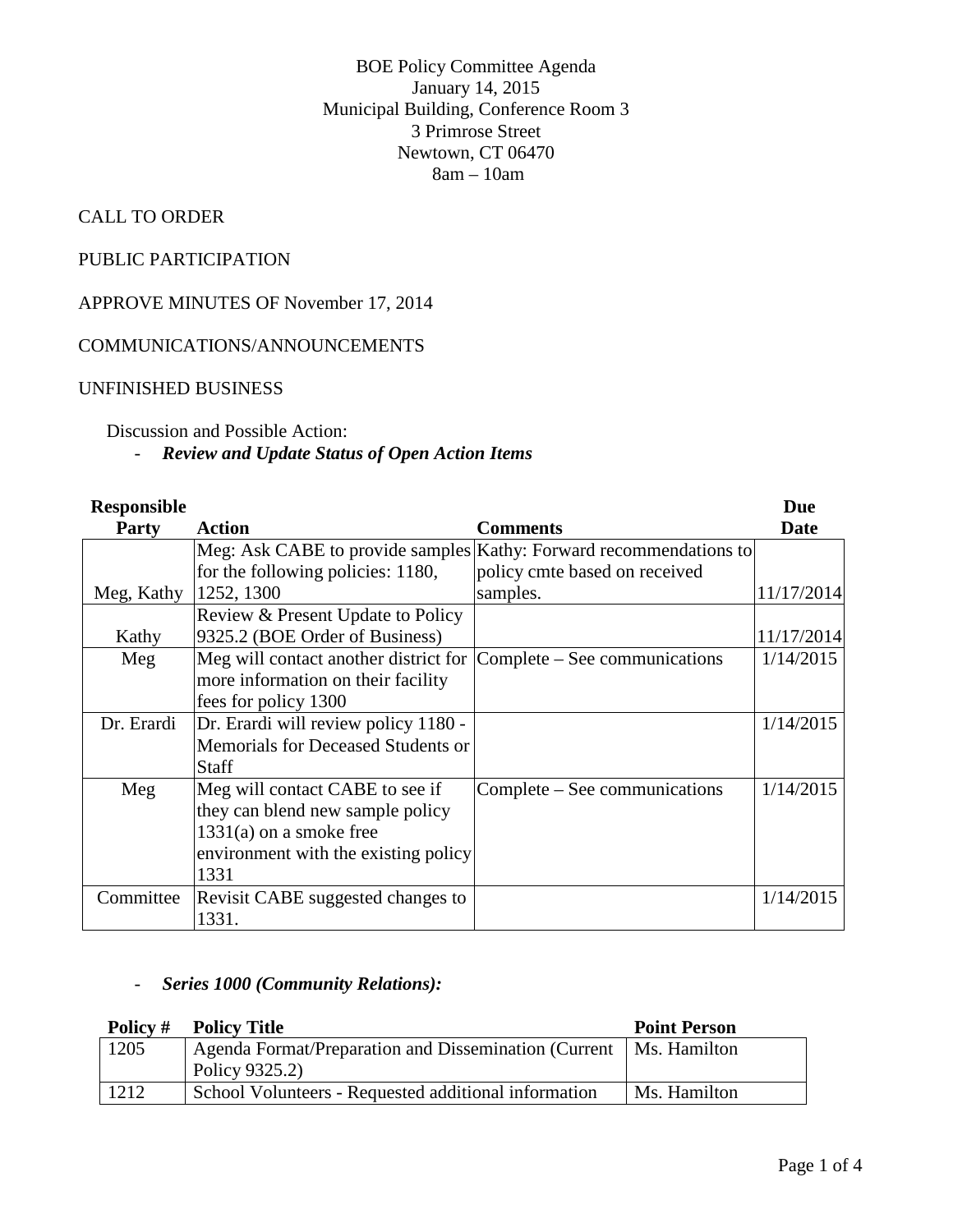### BOE Policy Committee Agenda January 14, 2015 Municipal Building, Conference Room 3 3 Primrose Street Newtown, CT 06470 8am – 10am

| Policy # | <b>Policy Title</b>                                  | <b>Point Person</b> |
|----------|------------------------------------------------------|---------------------|
|          | from CABE on fingerprint policy.                     |                     |
| 1300     | <b>Use of School Facilities</b>                      | Ms. Roche           |
| 1400     | Relations between other Governmental Agencies and    | Ms. Roche           |
|          | the Schools                                          |                     |
| 1410     | <b>Local Units</b>                                   | Ms. Hamilton        |
| 1411     | <b>Law Enforcement Agencies</b>                      | Ms. Hamilton        |
| 1412     | Fire Department                                      | Ms. Hamilton        |
| 1413     | <b>Health Department</b>                             | Ms. Hamilton        |
| 1414     | <b>Welfare Department</b>                            | Ms. Hamilton        |
| 1415     | <b>Recreation Department</b>                         | Ms. Hamilton        |
| 1416     | <b>Fiscal Authority</b>                              | Ms. Hamilton        |
| 1420     | County and Intermediate Units;(RESC)                 | Ms. Hamilton        |
| 1430     | <b>State Government</b>                              | Ms. Hamilton        |
| 1440     | <b>Federal Government</b>                            | Ms. Hamilton        |
| 1500     | Relations between Area, State, Regional and National | Ms. Hamilton        |
|          | Associations and the Schools                         |                     |
| 1510     | Area Associations                                    | Ms. Hamilton        |
| 1520     | <b>State Associations</b>                            | Ms. Hamilton        |
| 1530     | <b>Regional Associations</b>                         | Ms. Hamilton        |
| 1540     | <b>National Associations</b>                         | Ms. Hamilton        |
| 1600     | Relations between Non-Public and other Educational   | Ms. Hamilton        |
|          | Organizations and the Schools                        |                     |
| 1610     | <b>Parochial Schools</b>                             | Ms. Hamilton        |
| 1620     | <b>Private Schools</b>                               | Ms. Hamilton        |
| 1630     | <b>Correctional Schools</b>                          | Ms. Hamilton        |
| 1640     | Colleges and Universities                            | Ms. Hamilton        |
| 1650     | Cooperative Arrangements for State Mandated Adult    | Ms. Hamilton        |
|          | Education                                            |                     |
| 1660     | School/Business Partnerships                         | Ms. Hamilton        |
| 1661     | Cooperative Arrangements with Business and Industry  | Ms. Hamilton        |
| 1700     | Otherwise Lawful Possession of Firearms on School    | Ms. Hamilton        |
|          | Property                                             |                     |

#### NEW BUSINESS

Series 2000 (Administration):

|        | <b>Policy # Policy Title</b>        | <b>Point Person</b> |
|--------|-------------------------------------|---------------------|
| 2000   | Concept and Roles in Administration | Dr. Erardi          |
| 2000.1 | Board-Superintendent Relationship   | Dr. Erardi          |
| 2001   | <b>Participatory Management</b>     | Dr. Erardi          |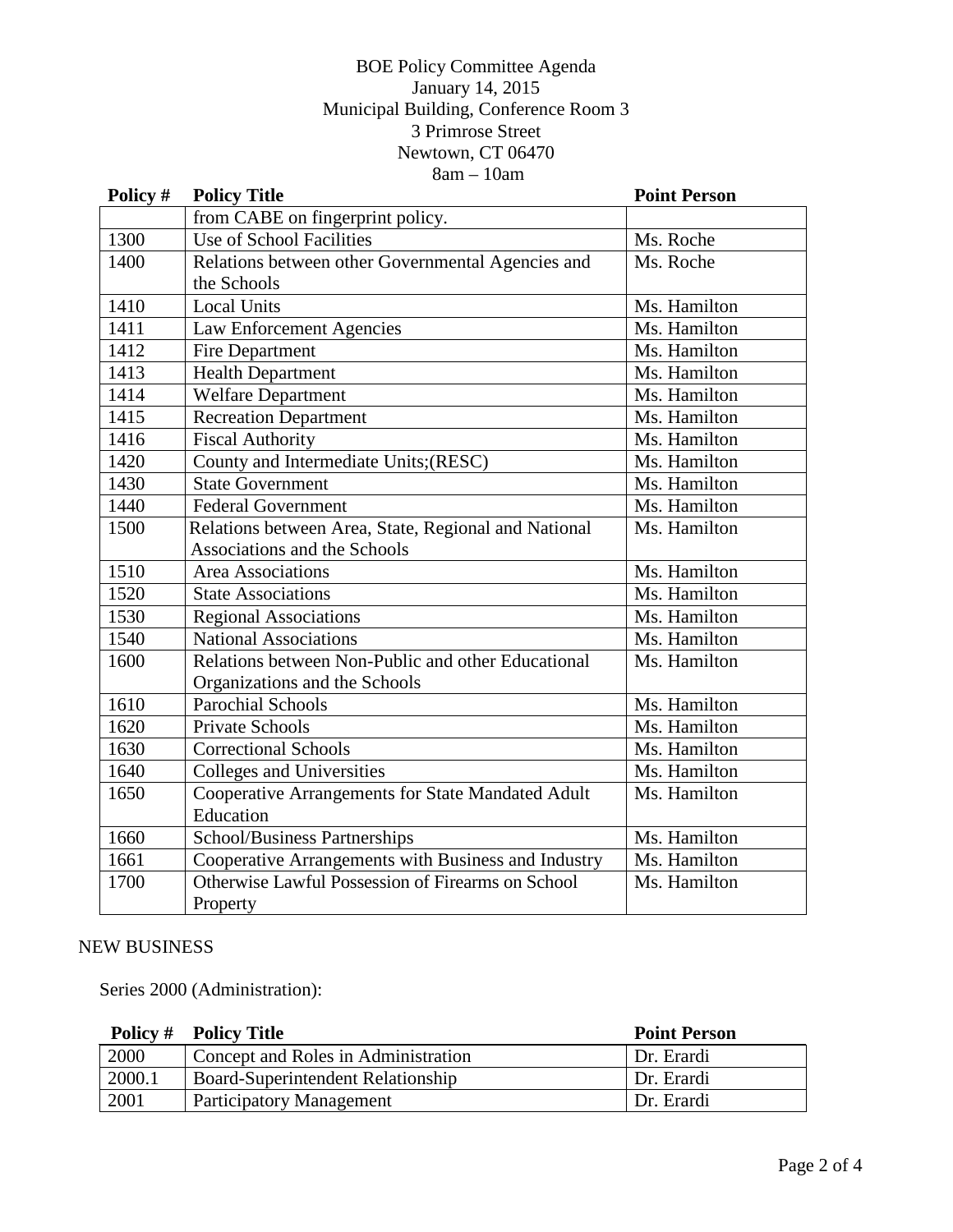### BOE Policy Committee Agenda January 14, 2015 Municipal Building, Conference Room 3 3 Primrose Street Newtown, CT 06470  $8am - 10am$

| 2001.1  | Staff Involvement in Decision-Making                 | Dr. Erardi |
|---------|------------------------------------------------------|------------|
| 2001.2  | Guidelines for Decision-Making Teams                 | Dr. Erardi |
| 2010    | Goals and Objectives                                 | Dr. Erardi |
| 2100    | Administrative Staff Organization                    | Dr. Erardi |
| 2110    | <b>Management Positions/Team</b>                     | Dr. Erardi |
| 2111    | <b>Equal Employment Opportunity</b>                  | Dr. Erardi |
| 2112    | <b>Professional Development</b>                      | Dr. Erardi |
| 2120    | Organization Chart(s)                                | Dr. Erardi |
| 2121    | Line of Responsibility                               | Dr. Erardi |
| 2122    | Building Assignment Term Limitation -Transfer of Adm | Dr. Erardi |
| 2130    | <b>Job Descriptions</b>                              | Dr. Erardi |
| 2131    | Superintendent of Schools                            | Dr. Erardi |
| 2131.1  | Appointment of Designee for Superintendent           | Ms. Roche  |
| 2132    | <b>Assistant Superintendent</b>                      | Ms. Roche  |
| 2133    | Principals                                           | Ms. Roche  |
| 2133.1  | <b>Qualification and Duties</b>                      | Ms. Roche  |
| 2133.11 | <b>Assistant Principals</b>                          | Ms. Roche  |
| 2134    | <b>Business Managers</b>                             | Ms. Roche  |
| 2135    | Director of Pupil-Personnel Services                 | Ms. Roche  |
| 2140    | Superintendent                                       | Ms. Roche  |
| 2141    | Recruitment of Superintendent                        | Ms. Roche  |
| 2150    | <b>Administrative Staff</b>                          | Ms. Roche  |
| 2151    | Recruitment of Administrative Staff                  | Ms. Roche  |
| 2152    | <b>Assignment of Administrative Personnel</b>        | Ms. Roche  |
| 2153    | <b>Orientation of Administrative Personnel</b>       | Ms. Roche  |
| 2154    | Supervision of Administrative Personnel              | Ms. Roche  |
| 2200    | <b>Administrative Operations</b>                     | Ms. Roche  |
| 2210    | Administrative Leeway in Absence of Board Policy     | Ms. Roche  |
| 2220    | Representative and Deliberative Groups               | Ms. Roche  |
| 2221    | Superintendent's Cabinet                             | Ms. Roche  |
| 2222    | District Advisory Councils (district Personnel)      | Ms. Roche  |
| 2223    | School Administrator - Teacher Liaison Committee     | Ms. Roche  |
| 2224    | <b>Outside Consultants</b>                           | Ms. Roche  |
| 2230    | <b>Shared Services</b>                               | Ms. Roche  |
| 2230.1  | <b>Operations – Virus Protection</b>                 | Ms. Roche  |
| 2231    | <b>Policy and Regulation Systems</b>                 | Ms. Roche  |
| 2232    | House Organs, Manuals, Directives, Bulletins,        | Ms. Roche  |
|         | Announcements                                        |            |
| 2232.1  | Administrative Reports/Annual Report                 | Ms. Roche  |
| 2233    | Printing and Distribution of Agreements, Documents   | Ms. Roche  |
| 2234    | <b>Treatment of Outside Reports</b>                  | Ms. Roche  |
| 2240    | Research, Evaluation and Planning                    | Ms. Roche  |